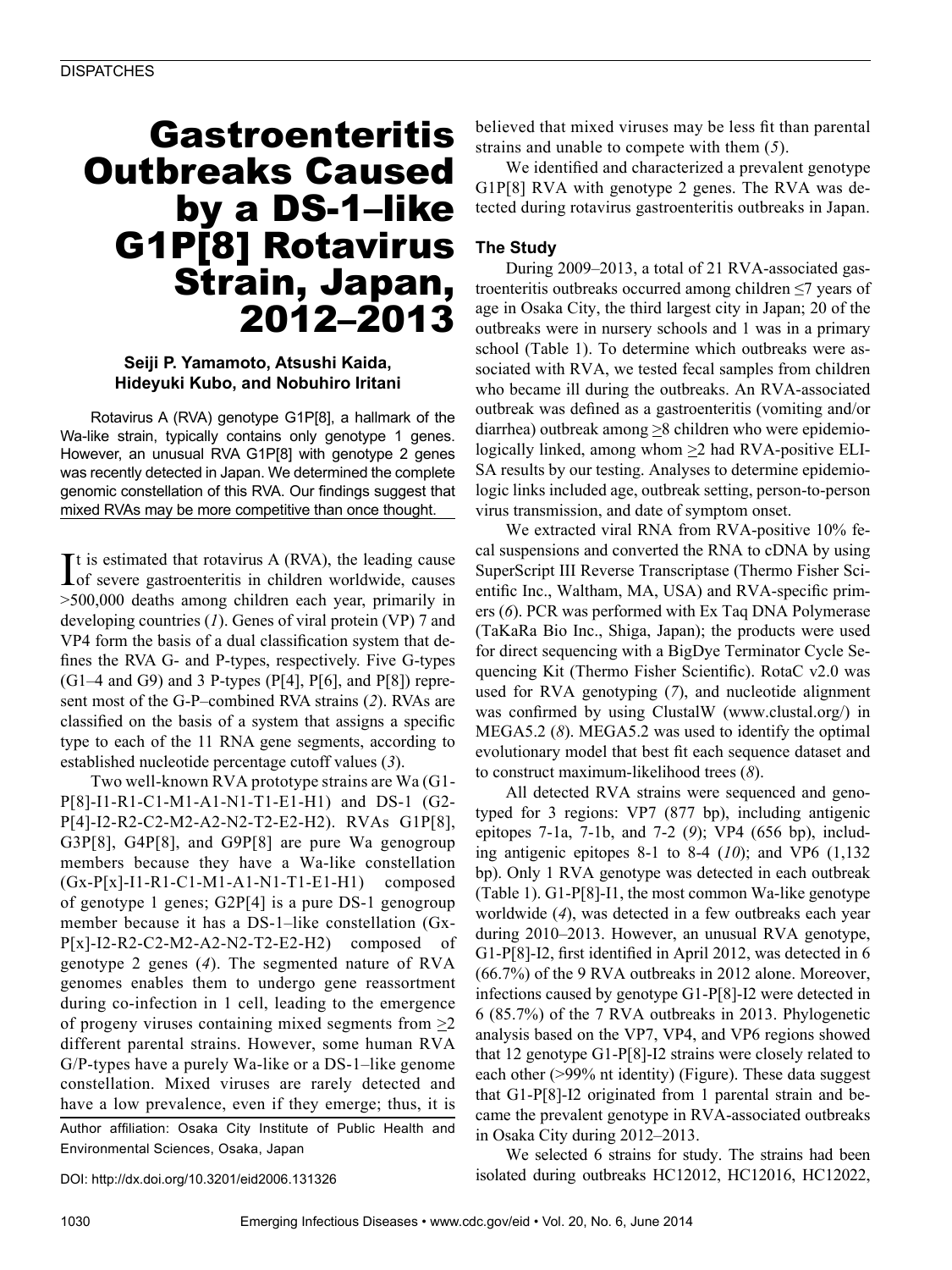|                      |                      |              | No. specimens collected/ |              |  |  |  |
|----------------------|----------------------|--------------|--------------------------|--------------|--|--|--|
| Outbreak year, month | Outbreak no.         | No. patients | no. positive for RVA     | RVA genotype |  |  |  |
| 2009                 |                      |              |                          |              |  |  |  |
| April                | HC09022              | 24           | 6(2)                     | G9-P[8]-I1   |  |  |  |
| 2010                 |                      |              |                          |              |  |  |  |
| April                | HC10032 <sup>+</sup> | 19           | 1(1)                     | G1-P[8]-I1   |  |  |  |
| December             | HC10062              | Unknown      | 2(2)                     | G2-P[4]-I2   |  |  |  |
| 2011                 |                      |              |                          |              |  |  |  |
| April                | HC11027              | 20           | 3(2)                     | $G1-P[8]-11$ |  |  |  |
| May                  | HC11030              | 18           | 3(2)                     | G9-P[8]-I1   |  |  |  |
| 2012                 |                      |              |                          |              |  |  |  |
| March                | HC12010              | 18           | 3(3)                     | $G1-P[8]-11$ |  |  |  |
| April                | HC12012              | 26           | 5(3)                     | G1-P[8]-I2   |  |  |  |
| April                | HC12013              | 41           | 5(2)                     | G1-P[8]-I2   |  |  |  |
| April                | HC12014 <sup>+</sup> | 15           | 5(1)                     | G9-P[8]-I1   |  |  |  |
| April                | HC12016 <sup>+</sup> | 18           | 3(1)                     | G1-P[8]-I2   |  |  |  |
| April                | HC12018 <sup>+</sup> | 23           | 3(1)                     | G1-P[8]-I2   |  |  |  |
| April                | HC12020              | 32           | 2(2)                     | G1-P[8]-I2   |  |  |  |
| May                  | HC12021              | 29           | 3(2)                     | G1-P[8]-I1   |  |  |  |
| May                  | HC12022              | 18           | 2(2)                     | G1-P[8]-I2   |  |  |  |
| 2013                 |                      |              |                          |              |  |  |  |
| March                | HC13027              | 33           | 5(4)                     | G1-P[8]-I1   |  |  |  |
| May                  | HC13037              | 26           | 5(2)                     | $G1-P[8]-12$ |  |  |  |
| May                  | HC13040              | 8            | 2(2)                     | G1-P[8]-I2   |  |  |  |
| May                  | HC13041 <sup>+</sup> | 26           | 1(1)                     | G1-P[8]-I2   |  |  |  |
| May                  | HC13043              | 21           | 5(2)                     | G1-P[8]-I2   |  |  |  |
| May                  | HC13048              | 11           | 2(2)                     | G1-P[8]-I2   |  |  |  |
| May                  | HC13049              | 15           | 5(3)                     | G1-P[8]-I2   |  |  |  |

Table 1. Description of RVA–associated outbreaks in Osaka City, Japan, during 2009–2013\*

\*All outbreaks occurred in nursery schools, except outbreak no. HC10062 (Dec 2010), which occurred in a primary school. RVA, rotavirus A. †Only 1 sample had test results positive for RVA but the outbreak was confirmed on the basis of epidemiologic data from hospital clinics showing that other patients had RVA–positive test results.

each of which occurred at the beginning, middle, or end of an RVA G1-P[8]-I2 outbreak period in 2012, and during outbreaks HC13037, HC13043, and HC13049, each of which occurred at the beginning, middle, or end of an RVA G1- P[8]-I2 outbreak period in 2013. We determined the complete genome constellations of the 6 strains on the basis of partial sequences of the other 8 RNA gene segments. Genotyping of all 11 RNA gene segments showed that the 6 strains each had 9 genotype 2 genes: G1-P[8]-I2-R2-C2-M2-A2- N2-T2-E2-H2 (DS-1–like G1P[8]). As a representative of DS-1–like G1P[8] strains, HC12016/2012/G1P[8] (hereafter referred to as strain HC12016) was used for analysis of nearly full-length sequences of all 11 RNA gene segments. Strain HC12016 (listed in Table 2) was deposited in the DNA Data Bank of Japan as RVA/Human-wt/JPN/HC12016/2012/ G1P[8] under accession nos. AB848004–AB848014.

In addition, we performed a BLAST (http://blast.ncbi. nlm.nih.gov/Blast.cgi) search of each RNA gene segment of strain HC12016. The results showed that the VP7 and VP4 genes of RVA/Human-wt/USA/2007719635/2007/ G1P[8] (hereafter referred to as strain 2007719635), a pure Wa genogroup member, shared the highest identity with strain HC12016 (Table 2). In contrast, 4 pure DS-1 genogroup strains contained  $\geq 1$  gene showing the highest identity, but none of those strains shared >98% identity in all 9 genes (i.e., VP6, VP1–VP3, and nonstructural protein [NSP] 1–5) (Table 2).

It should be noted that while our manuscript was under review, G1P[8] strains that had 3 genotype 2 genes (VP6, NSP4, and NSP5) were reported from a different location in Japan (Okayama Prefecture) (*11*); these strains were also called DS-1–like G1P[8]. The genes of these strains showed 98.8%–100.0% identity with strain HC12016 genes (Table 2).

## **Conclusions**

We determined the full genomic constellation of the DS-1–like G1P[8] strain that emerged in 2012. Our results suggest that this strain, detected in Osaka City, seems to be an intergenogroup reassortant between a G1P[8] strain (Wa genogroup) and a pure member of the DS-1 genogroup. Five genes (VP7, VP4, VP6, NSP4, and NSP5) of the DS-1–like G1P[8] strains from Osaka City were closely related to those of DS-1–like G1P[8] strains from Okayama Prefecture (*11*), indicating that the strains may have originated from the same parental strain. DS-1–like G1P[8] was prevalent in Osaka City and Okayama Prefecture around the same time (*11*); thus, because of its rapid spread, the strain should be monitored further.

The extent of rotavirus vaccination in Japan has varied, so the level of vaccine coverage in the country is unknown. Thus, it is unclear whether the emergence of strain DS-1– like G1P[8] was caused by vaccine pressure. The introduction of rotavirus vaccines must be followed by full genomic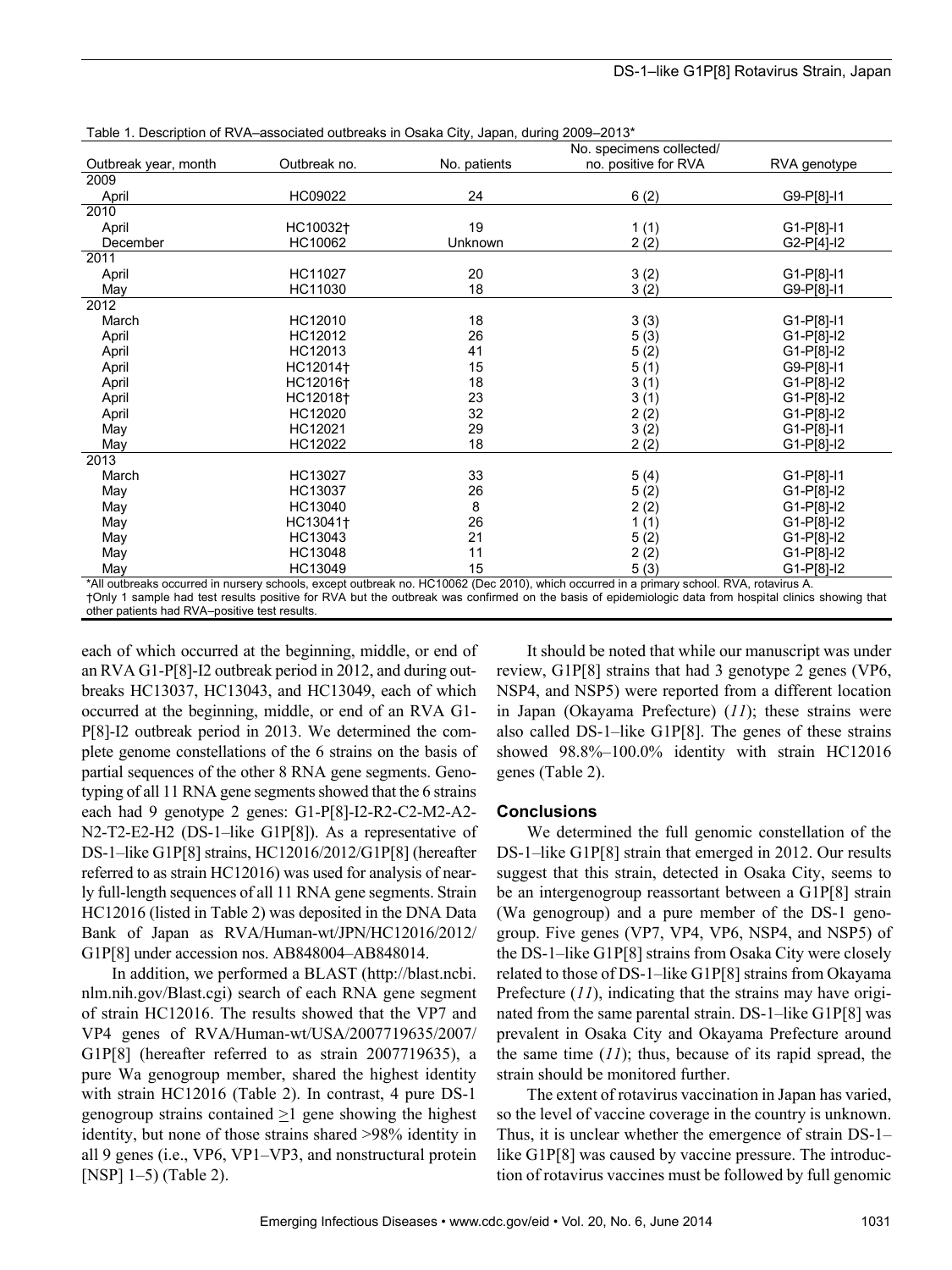### **DISPATCHES**





Figure. Maximum-likelihood phylograms of the viral protein (VP) 7 (877 bp) (A), VP4 (656 bp) (B), and VP6 (1,132 bp) (C) regions of rotavirus A strains detected during outbreaks in Osaka City, Japan, 2009–2013. The strain names are associated with outbreak numbers listed in Table 1. Boldface font indicates G1-P[8]-I2 strains. On the basis of Akaike information criteria, with a correction for finite sample sizes, general time reversible plus gamma (+G) plus invariable sites (+I), Tamura 3-parameter +G, and Tamura 3-parameter +G +I models were used for genes VP7, VP4, and VP6, respectively. Numbers at nodes indicate the bootstrap support values, given as a percentage of 1,000 replicates (values <90 are omitted). Scale bars indicate genetic distances.

analysis of RVA so that reassortants between wild-type and vaccine strains can be monitored. Such analyses may also lead to the discovery of new wild-type reassortants with unusual genome constellations and provide us with plausible explanations for rotavirus epidemics.

It is unclear why some RVA G/P-types have pure genogroup genomic constellations (*5*). Although the whole VP7 and VP4 amino acid sequences of strains HC12016 and 2007719635 are identical (data not shown), strain HC12016 contains genes that encode DS-1–like proteins. In contrast, strain 2007719635 is a pure Wa genogroup member, which suggests that G1P[8] type outer capsid proteins encoded by strain HC12016 are compatible with Wa-like and DS-1–like backbones. In other words, the DS-1–like G1P[8] seems to retain its fitness, even though it is the progeny of a reassortment event between viruses of different genogroups. Further studies using DS-1–like G1P[8] strains may provide key insights into preferred combinations of RVA genes derived from different genotypes.